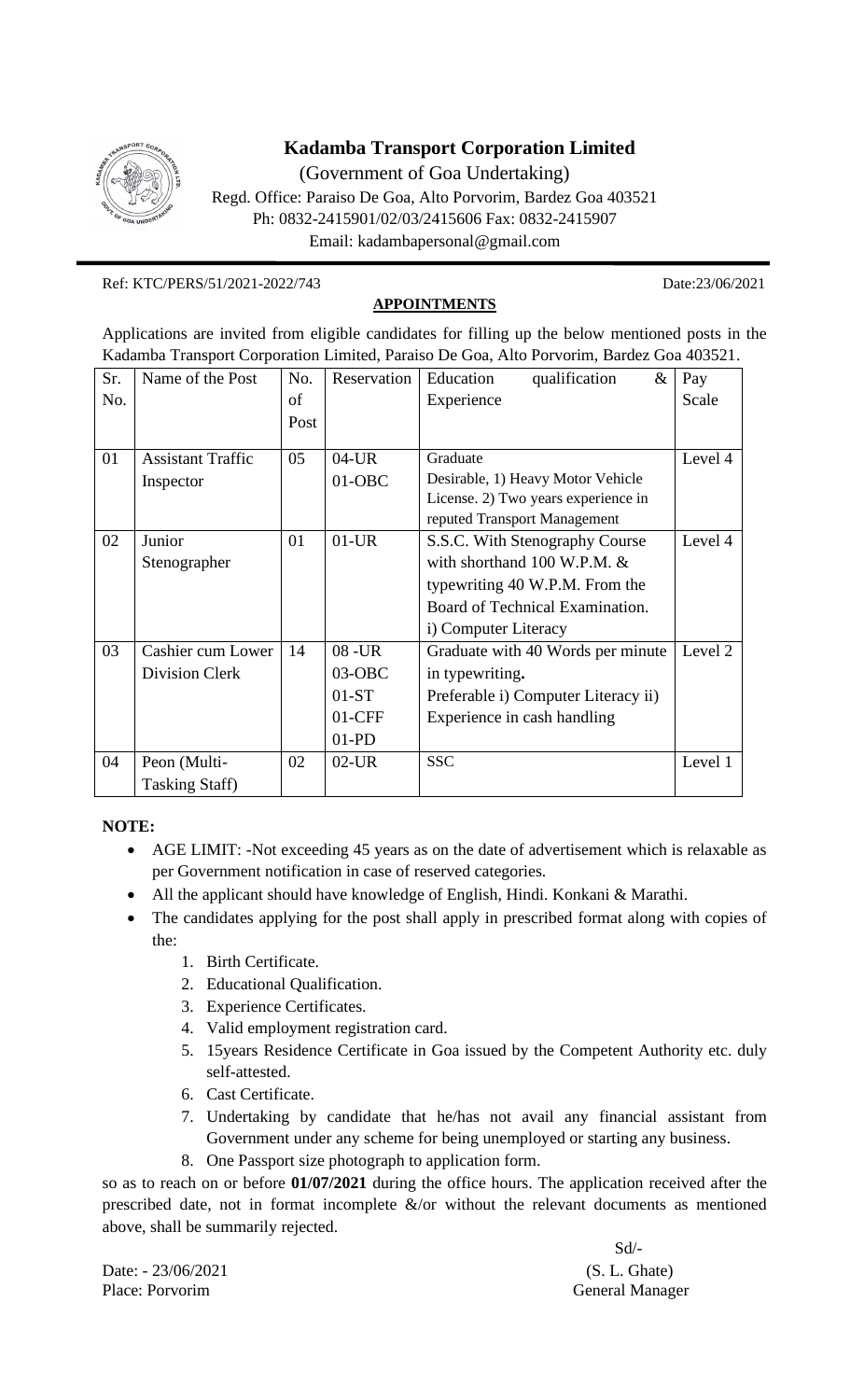## **FORMAT**

To, The Managing Director, Kadamba Transport Corporation Limited, Corner wing, Paraiso-de-Goa., Alto Porvorim, Bardez-Goa

Passport size Photograph

| $\mathbf{1}$   | <b>Full Name</b>                       |                       |
|----------------|----------------------------------------|-----------------------|
| $\overline{2}$ | Full Address with postal Code Pin Code |                       |
| 3              | Nationality                            |                       |
| $\overline{4}$ | Gender: Male/Female                    |                       |
| 5              | Date of Birth                          |                       |
| 6              | Qualification                          |                       |
| $\overline{7}$ | Experience                             |                       |
| 8              | Employment Exchange/                   |                       |
|                | <b>Registration Number</b>             |                       |
| 9              | Mobile Number                          |                       |
| 10             | Category: OBC/ST/UR/CFF/PD             |                       |
| 11             | Any other details                      |                       |
| Date:          |                                        | Applicant's Signature |